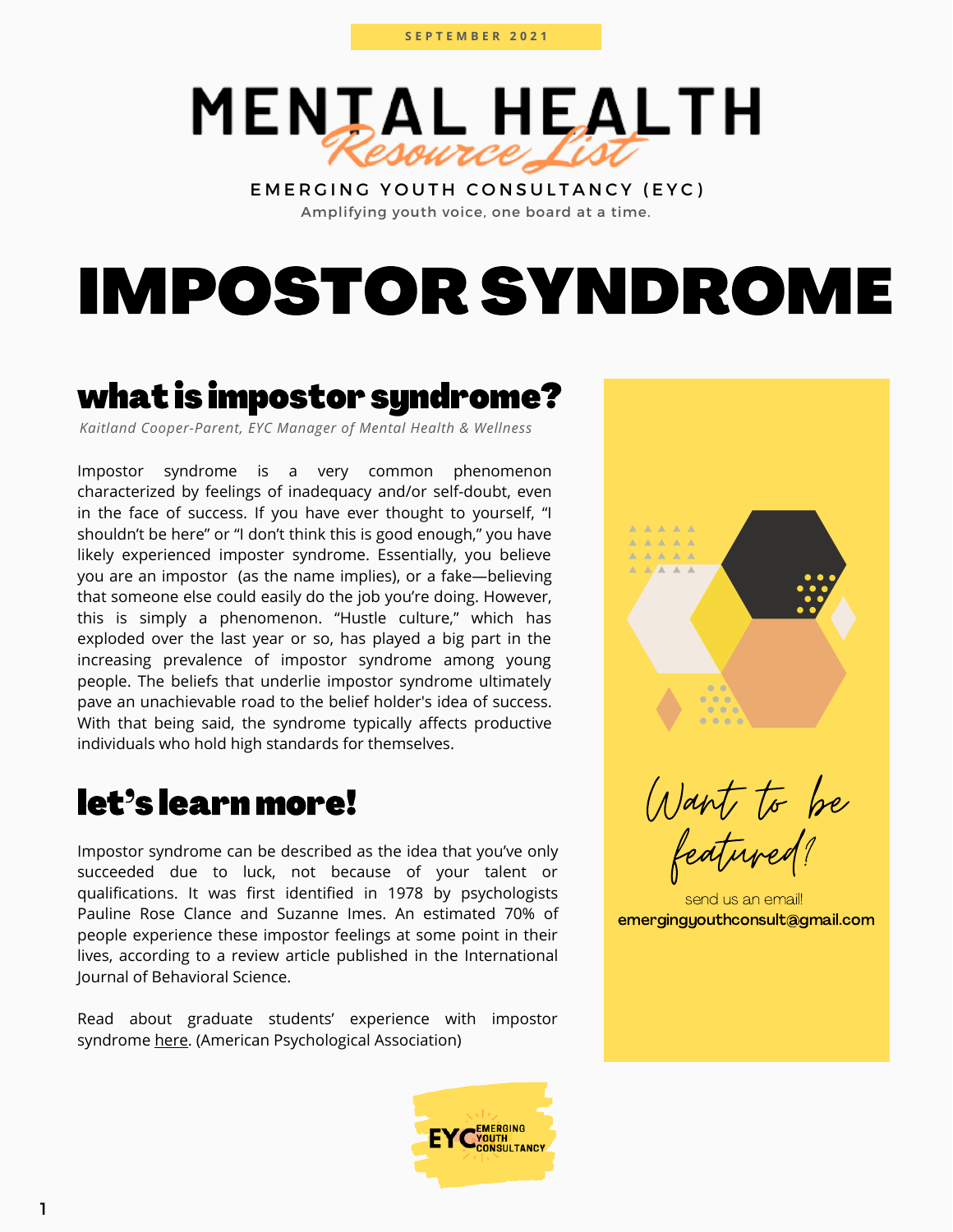#### (cont'd)

Hustle culture (aka "Burnout Culture," "Workaholism," or "Toxic Productivity") is all about constantly working. Those who hustle attempt to devote as many hours as possible to work. And although it promotes accomplishing as many tasks as possible, the truth is that working long hours leads to poor mental health and eventually decreased productivity.

Read more about hustle culture [here.](https://medium.com/the-post-grad-survival-guide/hustle-culture-why-is-everyone-working-too-hard-69f9f5331ab5) (Medium)

There are many different types of impostor syndrome. Dr. Valerie Young, an expert on impostor syndrome, categorizes this syndrome by subtype. Each subtype is defined by a unique type of individual that falls under the umbrella of impostor syndrome. Most people who struggle with this syndrome fall into one or a mix of these subtypes.

Learn about the 5 subtypes [here](https://www.therecoveryvillage.com/mental-health/imposter-syndrome/). (The Recovery Village)



#### **Clance Imposter Phenomenon Scale**

The Impostor Test was developed by Pauline Rose Clance (1985) to help individuals determine whether or not they have imposter phenomenon characteristics and, if so, to what extent they are suffering.

Take [this](https://www.concordia.ca/content/dam/concordia/aar/docs/benefits/careers/Clance-IP-test-and-scoring.pdf) questionnaire to determine how much impostor syndrome is affecting you. (Concordia)

#### **20 Questions to Challenge Negative Thoughts**

Using a thought record is a great way to bring awareness to certain thoughts, feelings, and behaviours. The next step would be to begin challenging those negative thoughts and replacing them with something more reasonable and evidence-based.

[Here](https://www.mcgill.ca/counselling/files/counselling/20_questions_to_challenge_negative_thoughts_0.pdf) are 20 questions to get you thinking. (McGill)

#### **Acknowledge Your Feelings**

Suppressing your feelings often leads to thinking more about that particular feeling or thought. Keeping a thought record to help you reframe your thoughts full of self-doubt into thoughts of full of confidence is a great start.

Use [this](https://www.thewellnesssandbox.ca/public/download/files/181199) positive reframing worksheet to get you started. (The Wellness Sandbox)

#### **Understanding Your Strengths**

Knowing what you do well and where you can improve is a key factor in building confidence. The SWOT (or TOWS) method helps you pinpoint your strengths, weaknesses, opportunities, and threats.

Start brainstorming your strengths using [this](https://templatelab.com/wp-content/uploads/2020/04/SWOT-Analysis-Template-04-TemplateLab.com_-scaled.jpg) worksheet. (Template Lab)

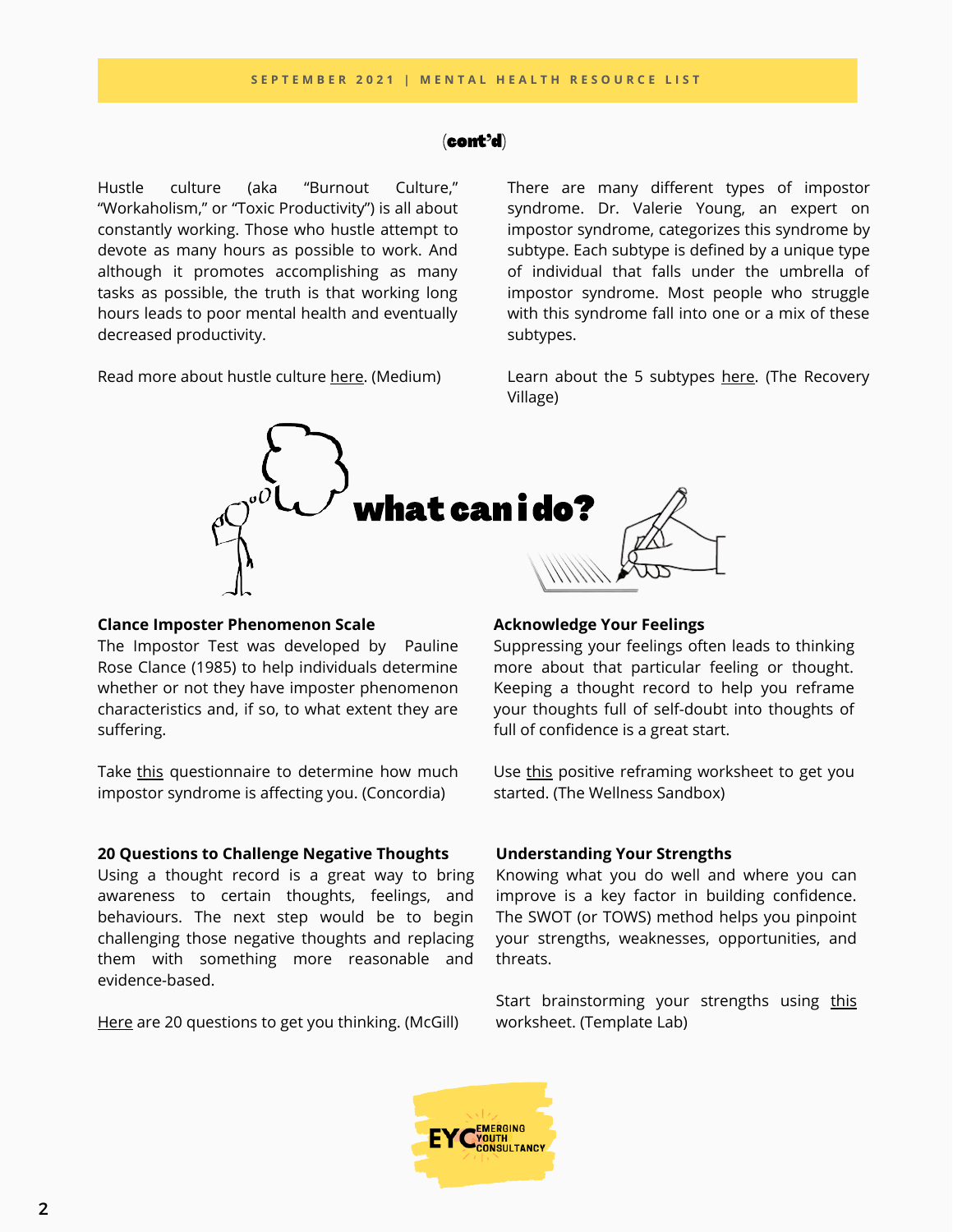### feature of the month



*Want to be featured? Send us an email! emergingyouthconsult@gmail.com*

Zarin Bari is a recent Master of Aerospace Engineering graduate from Ryerson University. She is an educator and advocate for youth education, especially STEAM (Science, Technology, Engineering, Art, and Mathematics) disciplines. She believes everyone should have the access to education regardless of their age or situation.

### **Get Rid of Impostor Syndrome Once and For All**

*Zarin Bari, EYC Youth Hub Member*

"I shouldn't take this class, it's too hard."

"I'm a fraud, I'm just faking it. I don't deserve to be here. I'm not good enough."

"Do I even deserve my paycheck? I feel unqualified for my job."

Do any of these thoughts strike a chord?

If the answer is yes, then chances are you have experienced imposter syndrome before. Impostor syndrome is a feeling of decreased self-worth or inadequacy without any factual evidence. For many, despite being successful in their field, it is common to face this unnerving feeling. The continued feeling of impostor syndrome can cause depression, anxiety, and other psychologically degrading conditions, especially in youth.

This post will explore impostor syndrome with a licensed therapist who often works with youth and their families, as well as proactive tips that can be used to combat these feelings.

Q: Do you see impostor syndrome come up in your clients? If so, what kind of feelings come up when someone *is dealing with this?*

A: Yes, because I work with youth ranging 12-26, I see it happen especially regarding school. Being under pressure to do good for themselves but also meeting their parents' expectations. Many of my clients often experience anxiety and depression that stem from their school performance, how well they get along with friends, how they are thinking about themselves as a person. They often say things like, "I'm not likeable," "I'm not good enough to be here," "I don't deserve these good things." I also see impostor syndrome coming up when people are in a transitionary period: making new and big decisions and changes.

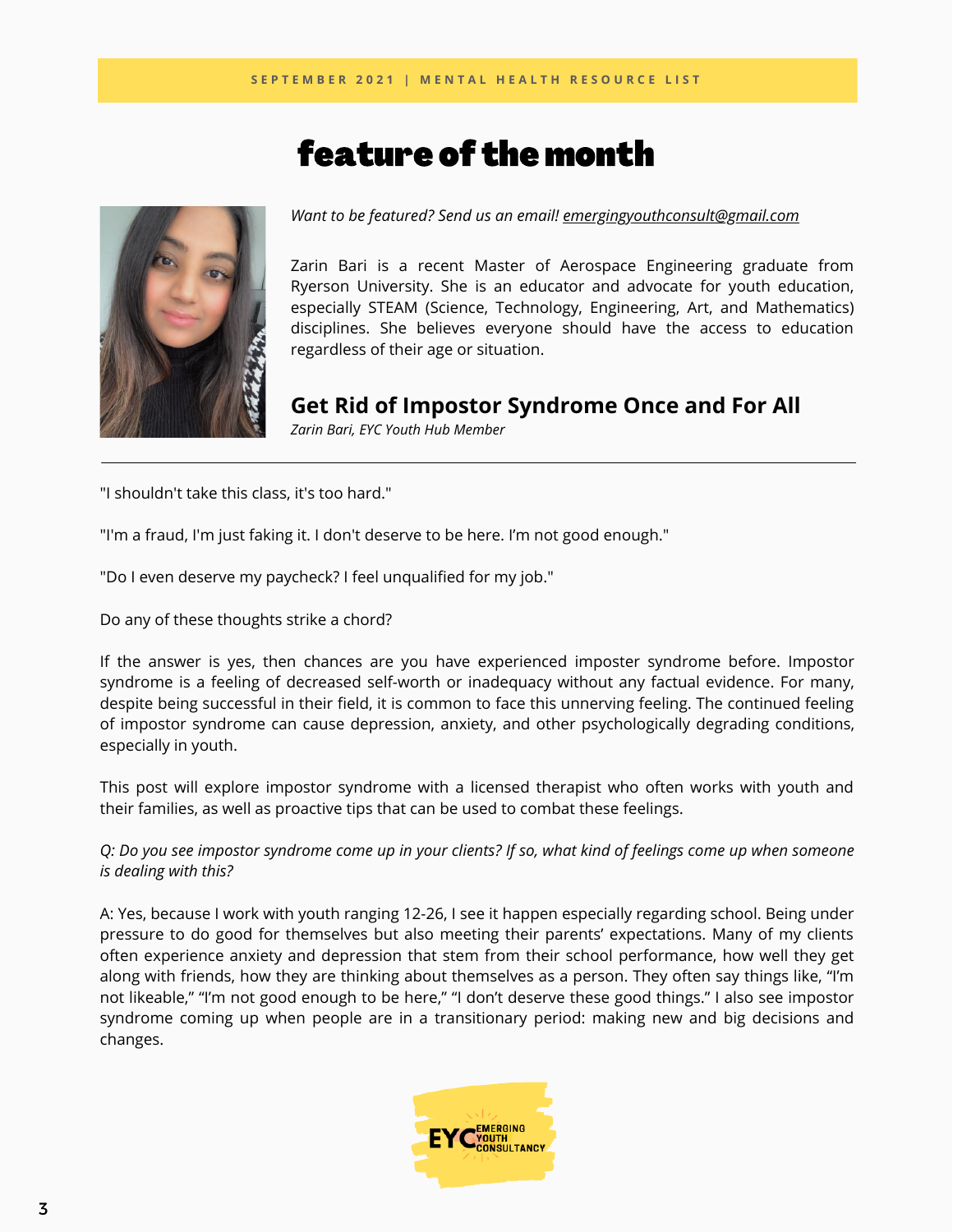#### (cont'd)

*Q: Why do you think impostor syndrome creeps up on young people, especially in today's age where social media is such a huge factor in our lives?*

A: It's important to remember that people generally post only happy things on social media. Nobody really posts, "oh, look at me, I'm so depressed in bed today." Many of my clients talk about using Instagram or Discord as their primary media sources, both of which are places where people can be very mean. It can seriously affect someone's health because it can change the way you perceive yourself. The most important thing anyone can do in these situations is to set boundaries: turning off your cell phone for a few hours, protecting your privacy and data sharing, and talking to someone you trust that's outside your social media platform.

*Q: What kind of things do you think trigger impostor syndrome? What kind of language or things can we say to ourselves when thoughts of negativity approaches someone like this?*

A: Focus on understanding and repairing your self-advocacy. It is about defining your own perception and capability of doing something. Certain events or results can trigger the feeling of impostor syndrome, like not doing well on an exam or making a mistake at a part time job. For some, this could affect their selfadvocacy because they think, "oh I can't even do this easy job, I must be stupid." And when you create that negative self-belief, the next time you make a mistake, you will continue this negative cognitive pattern. Repairing your selfadvocacy requires you to be honest with yourself and setting up realistic standards that are not fuelled by anxieties.

*Q: When someone is feeling this, how can they get out of that mindset in the moment so they can get back to what they were doing?*

A: A quick mindset I like to use is the "So What" method. When you're knee deep in negative thoughts but you're in a situation where you must act or make a decision, just say "so what" and continue. "So what if I won't do well in this interview. If I fail, it's not the end of the world; it's the end of this interview maybe, but not my world." It's about reminding yourself about what you have control over at that moment and appreciating your work that got you this far. Another way to sort of, subside these thoughts in the moment is to do the superman pose for a couple minutes before starting the task. It has been scientifically proven1 that when people have lower self-esteem, they shrink posture wise. When you have impostor syndrome, your brain is clouded by the negative thinking which ends up being expressed in your physical stance. Try the superman pose in the mirror and tell yourself that you're capable in that moment.

#### **Let's just put it right on the table: impostor syndrome is not your fault.**

You can start combating your impostor syndrome right now by being selective of your social media intake, understanding and writing down your strengths, talking to someone to help you process what you're experiencing, and repairing your self-advocacy. It is a feeling many people, regardless of where they are in their lives, feel. Next time you are about to step into an interview and that unnerving feeling creeps up on you, just breathe and remind yourself to have courage. You don't have to be confident all the time, no one is. You just need 20 seconds of insane courage to start. That's all it takes. Everything else is just diligence.

*Zarin Bari*

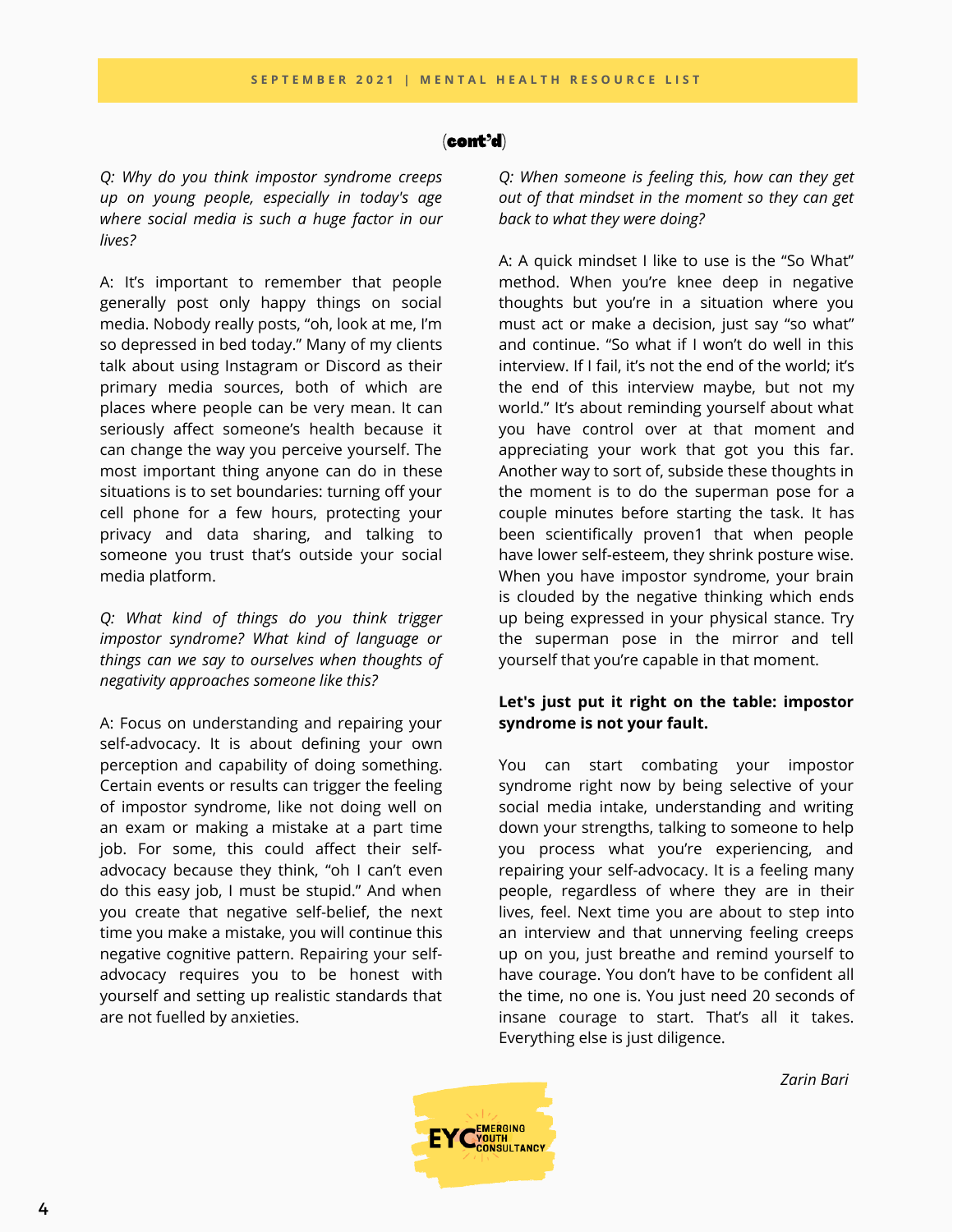### recommendations

**For the Watchers** Michelle Obama Explains Impostor Syndrome [Youtube](https://www.youtube.com/watch?v=dumm_XfHkmY) video

**For the Listeners** 5 Ways to Deal With Impostor Syndrome | Small Talk! With Alex Cuenca Spotify [episode](https://open.spotify.com/episode/0p4aiQJRukD2fvWrbkHQ5x?si=dEylpltfQoiN7BHMCwkcrw&dl_branch=1)

**For the Readers** Presence: Bringing Your Boldest Self to Your Biggest Challenges | Amy Cuddy Indigo | [Chapters](https://www.chapters.indigo.ca/en-ca/books/presence-bringing-your-boldest-self/9780316256582-item.html?ikwid=Presence%3a+Bringing+Your+Boldest+Self+to+Your+Biggest+Challenges+%e2%80%93+Amy+Cuddy&ikwsec=Home&ikwidx=0#algoliaQueryId=cfb87df9097be62b5d91b67ea61d5fff)

## help& support

#### **Kids Help [Phone](https://kidshelpphone.ca/)**

Canada's only 24/7, national support service offering professional counselling, information and referrals and volunteer-led, text-based support to young people in both English and French.

Toll-free crisis line: 1-800-668-6868 Text CONNECT to 686868

#### **[Good2Talk](https://good2talk.ca/)**

A free, confidential support service for postsecondary students in Ontario. Students can receive information and referrals about services and supports for mental health, addictions and well-being on and off campus and speak anonymously with a professional counsellor.

Toll-free help line: 1-866-925-5454 Text GOOD2TALKON to 686868

#### **Kids Help Phone [Resource](https://kidshelpphone.ca/chart-your-well-being-with-our-resource-galaxy/) Galaxy**

Your well-being is like a connected cosmic system, a galaxy of thoughts, feelings and experiences that make you who you are. Explore resources to support you no matter how you're feeling in this moment.

#### **Hope for [Wellness](https://www.hopeforwellness.ca/)**

Offers immediate mental health counselling and crisis intervention to all Indigenous peoples across Canada through phone or chat counselling. On request, phone counselling is also available in Cree, Ojibway, and Inuktitut.

Toll-free help line: 1-855-242-3310

#### **[Talk4Healing](https://www.talk4healing.com/)**

A culturally grounded, fully confidential helpline for Indigenous women available in 14 languages all across Ontario.

Toll-free crisis line: 1-888-200-9997

#### **LGBT [Youthline](https://www.youthline.ca/)**

A Queer, Trans, Two-Spirit youth-led organization that affirms and supports the experiences of youth (29 and under) across Ontario. Youth of all sexual and gender identities are celebrated and supported.

Toll-free help line (6 PM – 9 PM): 1-800-268-9688 Text (4 PM – 9:30PM): 647-694-4275 Chat: 4 PM-9:30 PM